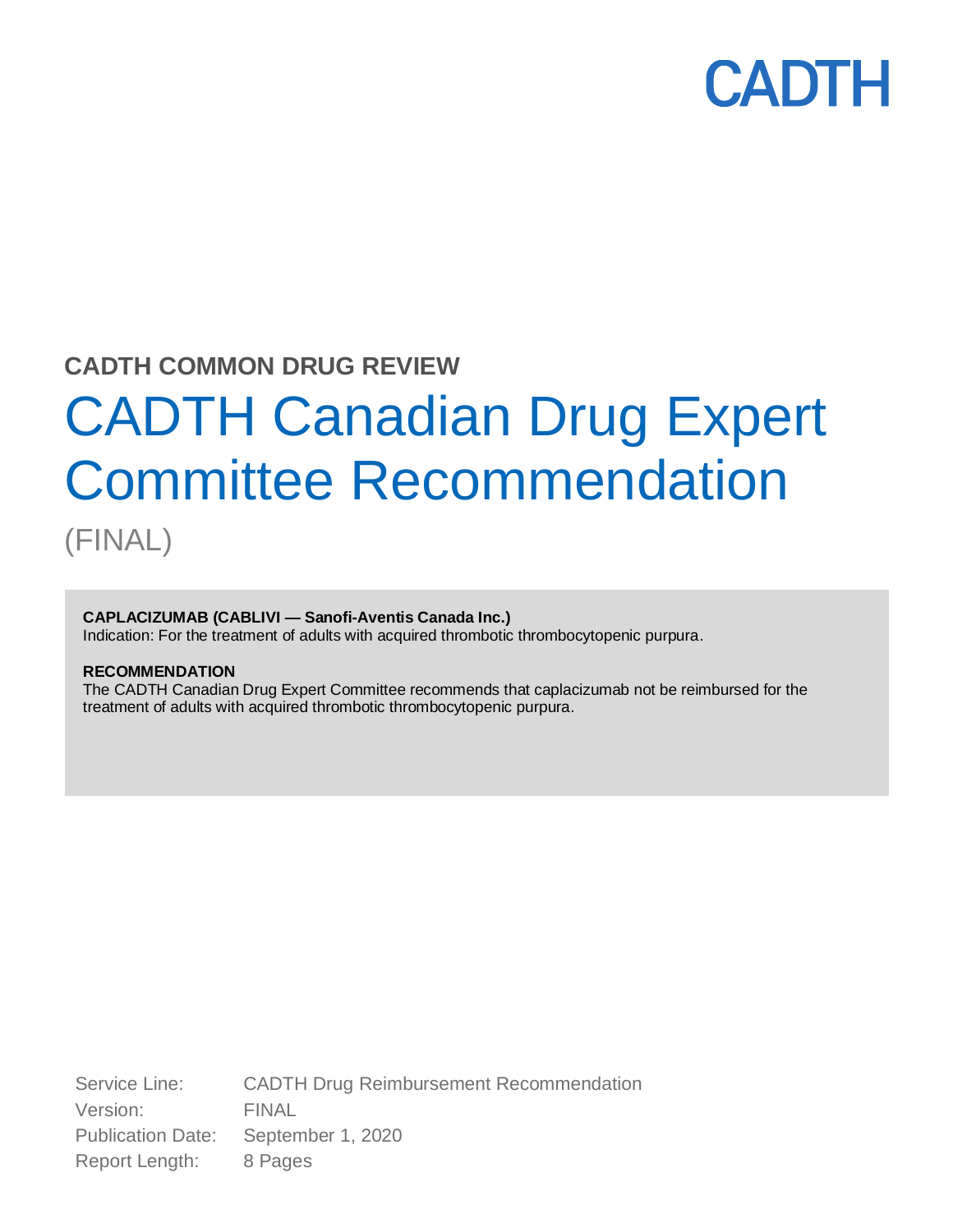# CADTI

Disclaimer: The information in this document is intended to help Canadian health care decision-makers, health care professionals, health systems leaders, and policy-makers make well-informed decisions and thereby improve the quality of health care services. While patients and others may access this document, the document is made available for informational purposes only and no representations or warranties are made with respect to its fitness for any particular purpose. The information in this document should not be used as a substitute for professional medical advice or as a substitute for the application of clinical judgment in respect of the care of a particular patient or other professional judgment in any decision-making process. The Canadian Agency for Drugs and Technologies in Health (CADTH) does not endorse any information, drugs, therapies, treatments, products, processes, or services.

While care has been taken to ensure that the information prepared by CADTH in this document is accurate, complete, and up-to-date as at the applicable date the material was first published by CADTH, CADTH does not make any guarantees to that effect. CADTH does not guarantee and is not responsible for the quality, currency, propriety, accuracy, or reasonableness of any statements, information, or conclusions contained in any third-party materials used in preparing this document. The views and opinions of third parties published in this document do not necessarily state or reflect those of CADTH.

CADTH is not responsible for any errors, omissions, injury, loss, or damage arising from or relating to the use (or misuse) of any information, statements, or conclusions contained in or implied by the contents of this document or any of the source materials.

This document may contain links to third-party websites. CADTH does not have control over the content of such sites. Use of third-party sites is governed by the third-party website owners' own terms and conditions set out for such sites. CADTH does not make any guarantee with respect to any information contained on such third-party sites and CADTH is not responsible for any injury, loss, or damage suffered as a result of using such third-party sites. CADTH has no responsibility for the collection, use, and disclosure of personal information by third-party sites.

Subject to the aforementioned limitations, the views expressed herein are those of CADTH and do not necessarily represent the views of Canada's federal, provincial, or territorial governments or any third party supplier of information.

This document is prepared and intended for use in the context of the Canadian health care system. The use of this document outside of Canada is done so at the user's own risk.

This disclaimer and any questions or matters of any nature arising from or relating to the content or use (or misuse) of this document will be governed by and interpreted in accordance with the laws of the Province of Ontario and the laws of Canada applicable therein, and all proceedings shall be subject to the exclusive jurisdiction of the courts of the Province of Ontario, Canada.

The copyright and other intellectual property rights in this document are owned by CADTH and its licensors. These rights are protected by the Canadian *Copyright Act* and other national and international laws and agreements. Users are permitted to make copies of this document for non-commercial purposes only, provided it is not modified when reproduced and appropriate credit is given to CADTH and its licensors.

**Redactions:** Confidential information in this document has been redacted at the request of the manufacturer in accordance with the *CADTH Common Drug Review Confidentiality Guidelines.*

**About CADTH:** CADTH is an independent, not-for-profit organization responsible for providing Canada's health care decision-makers with objective evidence to help make informed decisions about the optimal use of drugs, medical devices, diagnostics, and procedures in our health care system.

**Funding:** CADTH receives funding from Canada's federal, provincial, and territorial governments, with the exception of Quebec.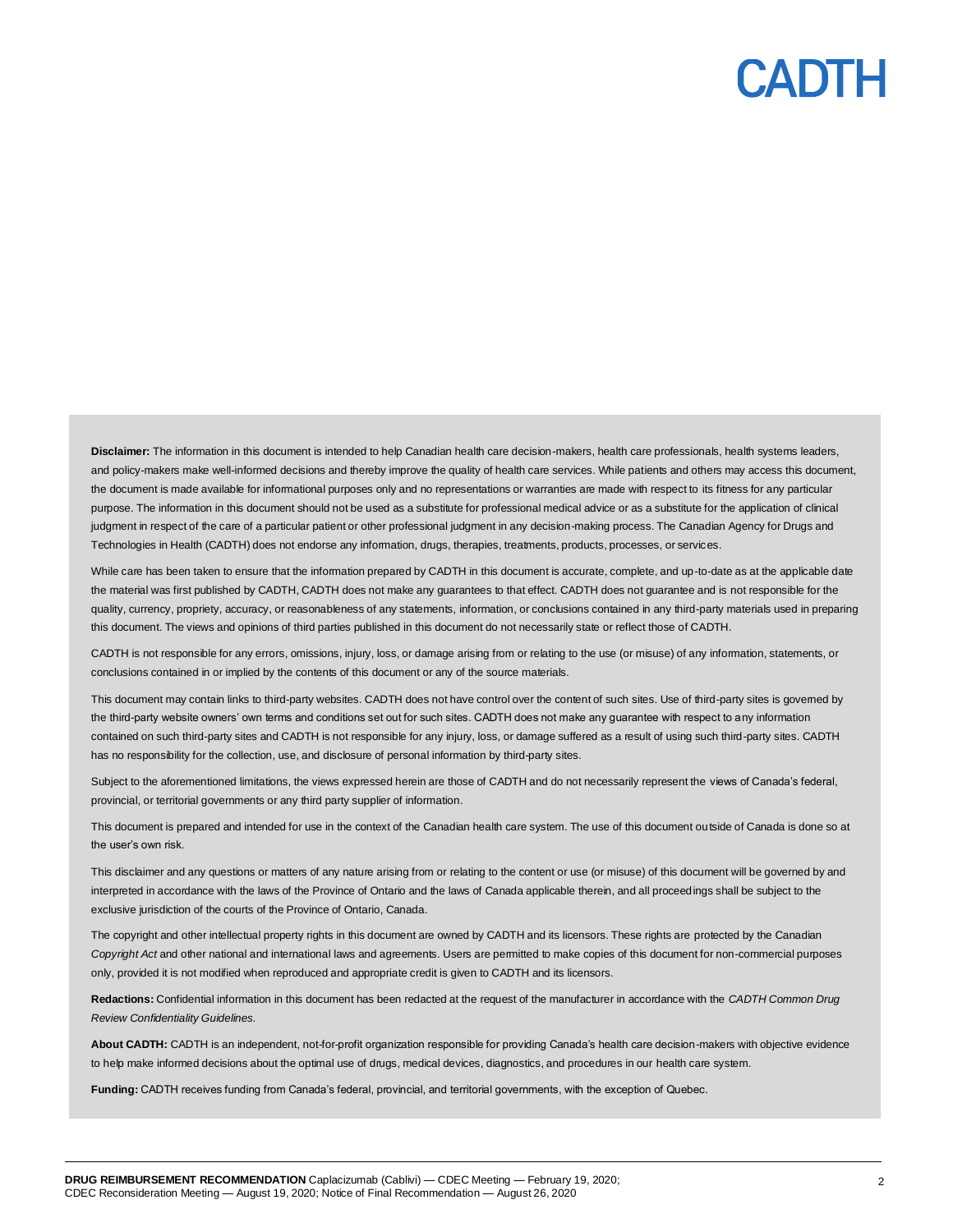

# **CAPLACIZUMAB (CABLIVI — SANOFI-AVENTIS CANADA INC.)**

Indication: For the treatment of adults with acquired thrombotic thrombocytopenic purpura.

### **Recommendation**

The CADTH Canadian Drug Expert Committee (CDEC) recommends that caplacizumab not be reimbursed for the treatment of adults with aTTP.

# **Reasons for the Recommendation**

- 1. Although one phase III, double-blind, randomized controlled trial (RCT) (HERCULES, N = 145) in adults with acquired thrombotic thrombocytopenic purpura (aTTP) receiving plasma exchange (PEX) and immunosuppression demonstrated that caplacizumab statistically significantly reduced the time to normalization of platelet count, the study was not designed to assess the effects of caplacizumab on the clinically important outcomes of survival, reduction in organ damage, health care use, or longterm recurrence of aTTP. Given caplacizumab's mechanism of action, CDEC could not determine the clinical magnitude of the correlation between time to normalization of platelet count with the aforementioned clinical outcomes. Limitations in the design of the reviewed studies precluded CDEC from determining whether caplacizumab provides clinically meaningful value compared with PEX plus immunosuppression alone.
- 2. HERCULES and a supportive phase II RCT (TITAN, N = 75) provided data on the effects of caplacizumab versus placebo for up to two aTTP episodes only. As such, CDEC could not determine caplacizumab's benefit, if any, beyond the duration of the trials.
- 3. The variability in the natural history of aTTP and the limitations in the design and analysis of HERCULES prevented CDEC from identifying a subpopulation of patients with aTTP that is most likely to benefit from treatment with caplacizumab.

# **Discussion Points**

- CDEC noted that although aTTP is a rare and serious condition, the nature of the disease and administration of current therapies does permit for well-designed randomized trials to be conducted.
- CDEC discussed that in the overall study period of the HERCULES trial, treatment with caplacizumab was associated with a numeric reduction in the total PEX volume and a shorter duration of PEX therapy compared with placebo. However, given that no prespecified statistical comparisons were conducted in the analysis of these data, imbalances existed in the baseline characteristics of the two groups, and there was a lack of long-term clinical outcome data, CDEC found it difficult to interpret these findings.
- An important outcome identified by patients is a reduction in the risk and rate of experiencing relapses of aTTP. Unfortunately, the design and duration of HERCULES were insufficient to assess the effects of caplacizumab on the rate of relapse beyond the trial's duration.
- According to clinical experts consulted by CADTH, the percentage of patients who received rituximab in the HERCULES study was higher than what is expected in Canada. Given that 40% of patients in the overall HERCULES trial period received caplacizumab in addition to rituximab (and PEX plus corticosteroids), it is unclear if the observed effects of caplacizumab in the trial would be observed in Canadian practice.

# **Background**

Caplacizumab is a humanized, bivalent nanobody targeting the A1 domain of von Willebrand factor to inhibit the interaction between von Willebrand factor and platelets. The Health Canada–approved indication is for the treatment of adults with aTTP in combination with plasma exchange and immunosuppressive therapy. Caplacizumab is available as powder for solution (11 mg per vial) for IV or subcutaneous (SC) injection. The recommended dosage of caplacizumab, to be administered upon initiation of PEX, is according to the following schedule:

• First day of treatment: An 11 mg bolus IV injection at least 15 minutes prior to PEX, followed by an 11 mg SC injection after completion of PEX on that day.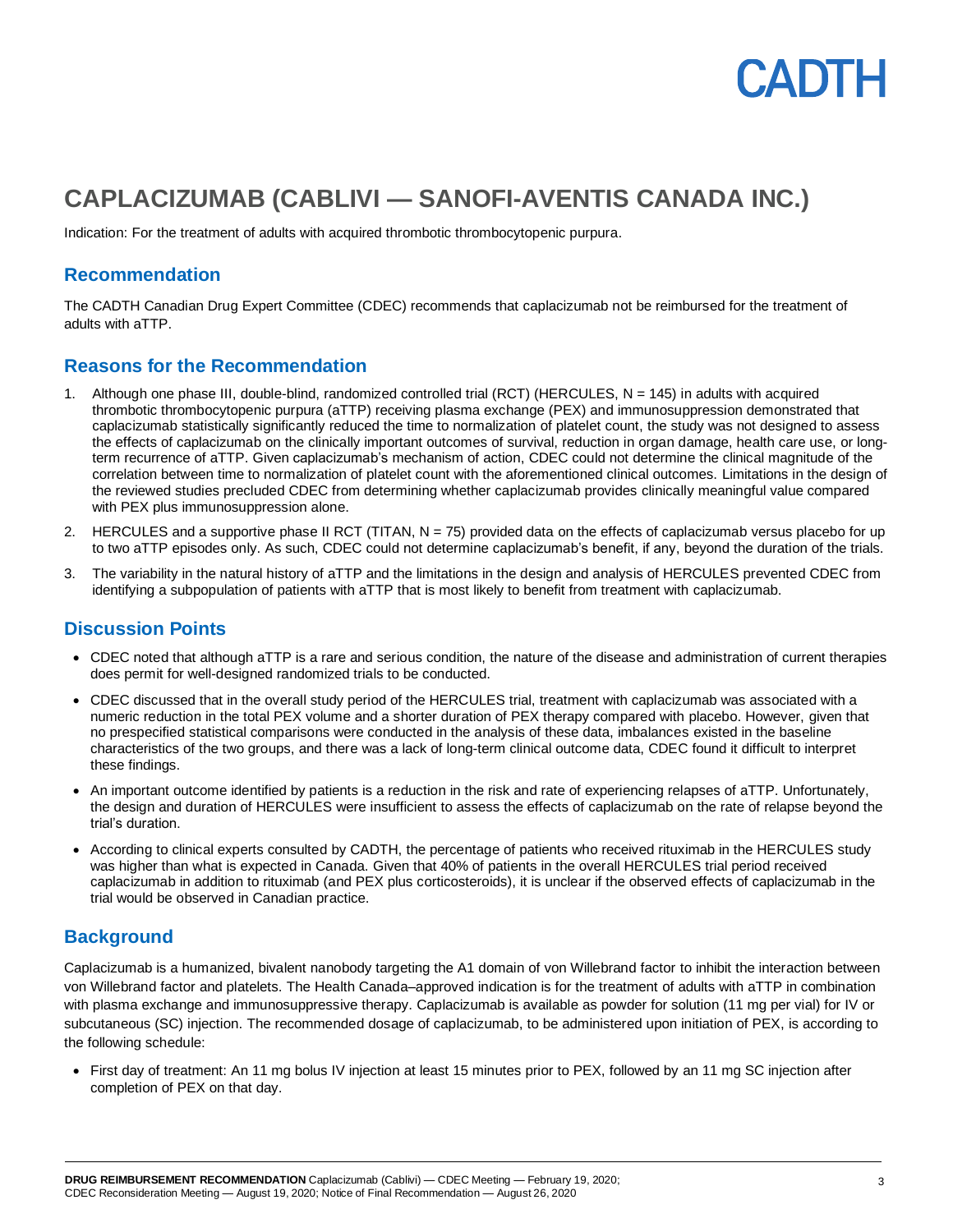

- Subsequent days of treatment during PEX: A daily 11 mg SC injection following PEX.
- Treatment after PEX period: Injections of 11 mg SC once daily for 30 days following the last daily PEX. If, after the initial treatment course, sign(s) of persistent underlying disease, such as suppressed disintegrin-like and metalloproteinase with thrombospondin repeats 13 activity levels, remain present, treatment may be extended for a maximum of 28 days.

According to the product monograph, caplacizumab should be discontinued if the patient experiences more than two recurrences of aTTP while on caplacizumab. Cases of relapse have been reported shortly after discontinuation of caplacizumab treatment, especially in cases of unresolved underlying autoimmune disease.

# **Submission History**

Caplacizumab was not previously reviewed by the CADTH Common Drug Review for the treatment of aTTP.

# **Summary of Evidence Considered by CDEC**

The committee considered the following information prepared by CADTH: a systematic review of one randomized controlled trial of caplacizumab, a review of supportive data from a phase II RCT, and a critique of the sponsor's pharmacoeconomic evaluation. The committee also considered input from clinical experts with experience in treating patients with aTTP, and patient group–submitted information about outcomes and issues important to patients.

### Summary of Patient Input

One patient group, the Answering TTP Foundation (with the support of the Canadian Organization for Rare Disorders), provided input for this submission. Patient perspectives were obtained from a survey and interviews with patients, caregivers or family members, and health care professionals in Canada, as well as in other countries. The following is a summary of key input from the perspective of the patient group:

- The Answering TTP Foundation indicated that challenges of aTTP are mostly the result of acute TTP episodes, which can be life-threatening and require intensive treatment. Patients' quality of life was significantly impacted as a result of an aTTP episode. Canadian patients expressed a sense of frustration with challenges to obtaining an initial diagnosis and receiving timely care for the acute episodes. In addition, patients highlighted the financial burden associated with the disease and treatment.
- Almost all respondents reported experience with PEX and corticosteroids, and 70% of them had or were currently receiving rituximab. Timely access to PEX was a challenge for some patients. When PEX was unable to stabilize platelet counts, patients reported limited options for effective treatment. In addition, patients reported experiencing adverse events with PEX, which were sometimes serious in nature. Patients also noted adverse events associated with receiving corticosteroids and other treatments for aTTP.
- Approximately 5% to 6% of respondents had received caplacizumab. The feedback regarding treatment with caplacizumab was positive, particularly regarding time to response (platelet control recovery), time spent in hospital, and improved physical and mental well-being. Patients also reported experiencing minimal side effects associated with the use of caplacizumab (primarily minor, localized bleeding in soft tissues such as the gums).
- Patients expressed a desire for a new treatment to provide faster normalization of platelet counts, reduced frequency and length of PEX, shorter hospital stays, quicker return to normal life, improved survival, and reduced disease relapse.

### Clinical Trials

The systematic review included one phase III, double-blind RCT (HERCULES,  $N = 145$ ) that evaluated the efficacy and safety of caplacizumab in adult patients with aTTP. Eligible participants were randomized to receive caplacizumab 11 mg or placebo, in addition to standard of care, which consisted of PEX and corticosteroid treatment, as well as other immunosuppressive drugs, per study site treatment procedures for aTTP. The double-blind treatment phase consisted of a daily PEX period plus a 30-day post-daily PEX period. A treatment extension phase of seven to 28 days with the patient's originally assigned treatment (caplacizumab or placebo) was allowed for those with risk factors of relapse of the presenting aTTP episode. During the double-blind treatment period of HERCULES, in cases of first exacerbation or relapse of the presenting aTTP episode, patients would receive open-label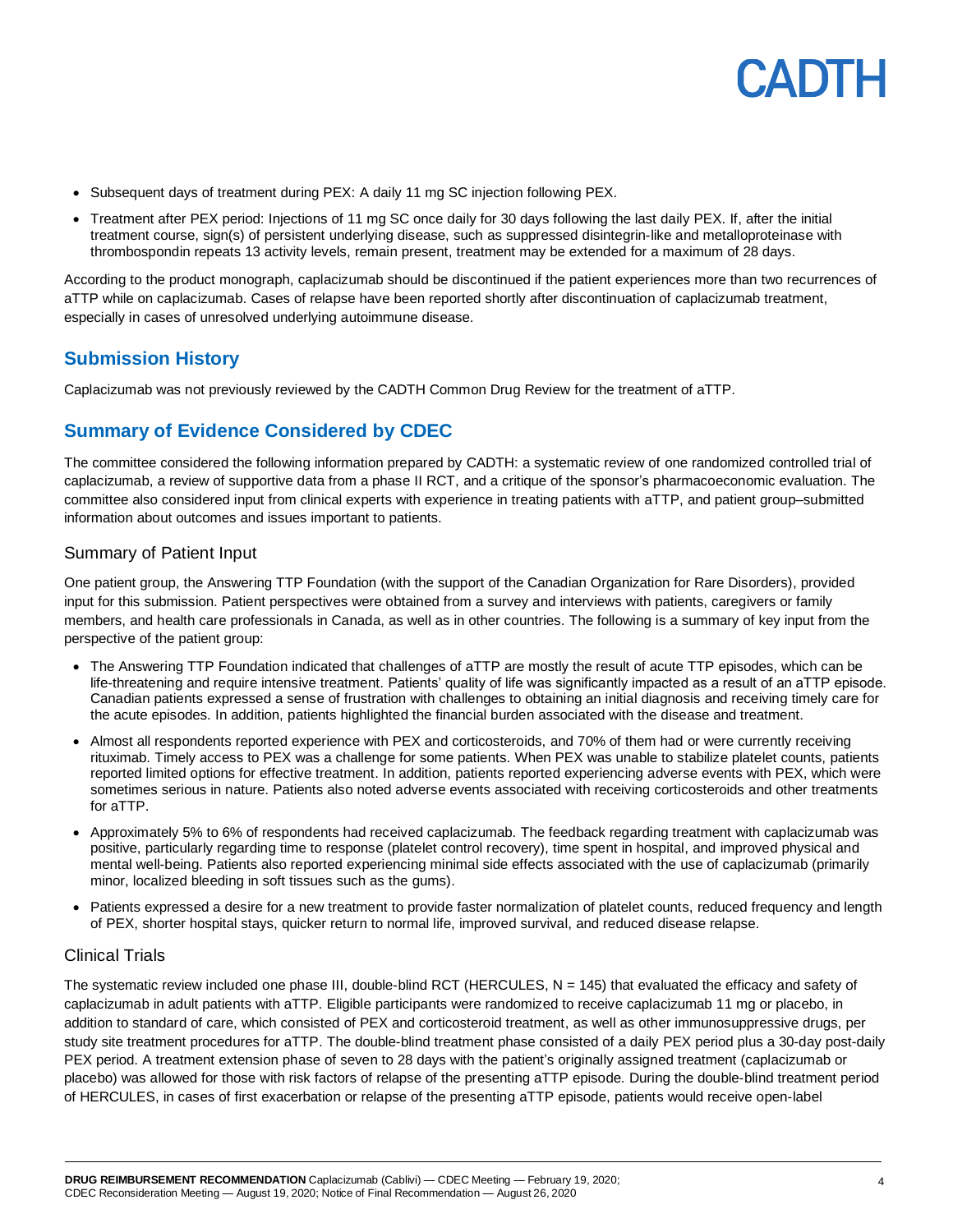

caplacizumab together with daily PEX irrespective of what the initial treatment allocation was. After treatment, all patients were followed for four weeks. The primary efficacy outcome of this study was time to platelet count response (defined as initial platelet count ≥ 150 x 10<sup>9</sup>/L with subsequent stop of daily PEX within five days of treatment). Other efficacy outcomes included prevention of recurrence of aTTP, prevention of refractory aTTP, prevention of major thromboembolic event, normalization of organ damage markers, and intensive care unit (ICU) or hospital stay related to aTTP episodes. A composite end point including aTTP-related death, recurrence of aTTP, or a thromboembolic event during the treatment period were assessed as well. Health-related quality of life was not assessed. The median duration of exposure to caplacizumab during the double-blind period was 35 days (maximum of 65 days).

Key limitations of HERCULES included potential biases on the study results due to imbalanced patient baseline characteristics, uncertainty around the validity of using platelet count for treatment effect evaluation, missing data for some efficacy outcomes, and a lack of statistical testing and/or adjustments for multiplicity for some of the clinically relevant secondary efficacy outcomes. Long-term clinical benefits and harms were not explored in HERCULES due to its duration.

#### **Outcomes**

Outcomes of interest were defined a priori in CADTH's systematic review protocol. Of these, the committee discussed survival, reduction in use of PEX, aTTP recurrence, organ damage, prevention of major thromboembolic events, prevention of refractory aTTP to treatment, platelet count response, and hospitalization due to aTTP episodes. The absence of health-related quality of life data was noted.

#### **Efficacy**

#### *Survival*

One patient from the caplacizumab group died during the drug-free follow-up period; the death was not considered by the study investigators to be related to caplacizumab. Three patients from the placebo group died during the daily PEX period.

#### *Reduction in Use of PEX*

During the overall study period, treatment with caplacizumab was associated with a shorter duration of PEX therapy compared with placebo (mean days on PEX = 5.8 [standard error (SE) = 0.5] for caplacizumab and  $9.4$  [SE = 0.8] for placebo). Treatment with caplacizumab was also associated with reduced total PEX volume compared with placebo (21.3  $SE = 1.6$ ] litres versus 35.9 [SE = 4.2] litres, respectively). According to the clinical experts consulted for this review, the between-group differences in the number of days on PEX and the PEX volume were considered clinically relevant. However, no statistical comparisons were conducted in the analysis of these data, making it difficult to interpret the findings.

#### *aTTP Recurrence*

During the overall study period, a statistically significantly  $(P = 0.0004)$  lower percentage of patients in the caplacizumab group (nine patients; 12.7%) compared to the placebo group (28 patients; 38.4%) experienced recurrence of aTTP, either as an exacerbation or a relapse. Exacerbations occurred in three patients (4.2%) treated with caplacizumab and 28 patients (38.4%) treated with placebo during the double-blind treatment period. Relapses occurred in six patients (9.1%) treated with caplacizumab but no patients in the placebo group during the follow-up period.

#### *Organ Damage*

The median time to normalization of all three organ damage markers (lactate dehydrogenase, cardiac troponin, and serum creatinine) was 2.86 days (95% confidence interval [CI], 1.93 to 3.86) in the caplacizumab group and 3.36 days (95% CI, 1.88 to 7.71) in the placebo group, respectively.

#### *Prevention of Major Thromboembolic Events*

During the overall treatment period, the number of patients experiencing major thromboembolic events was similar between the caplacizumab group 6 (8.5%) and the placebo group 6 (8.2%).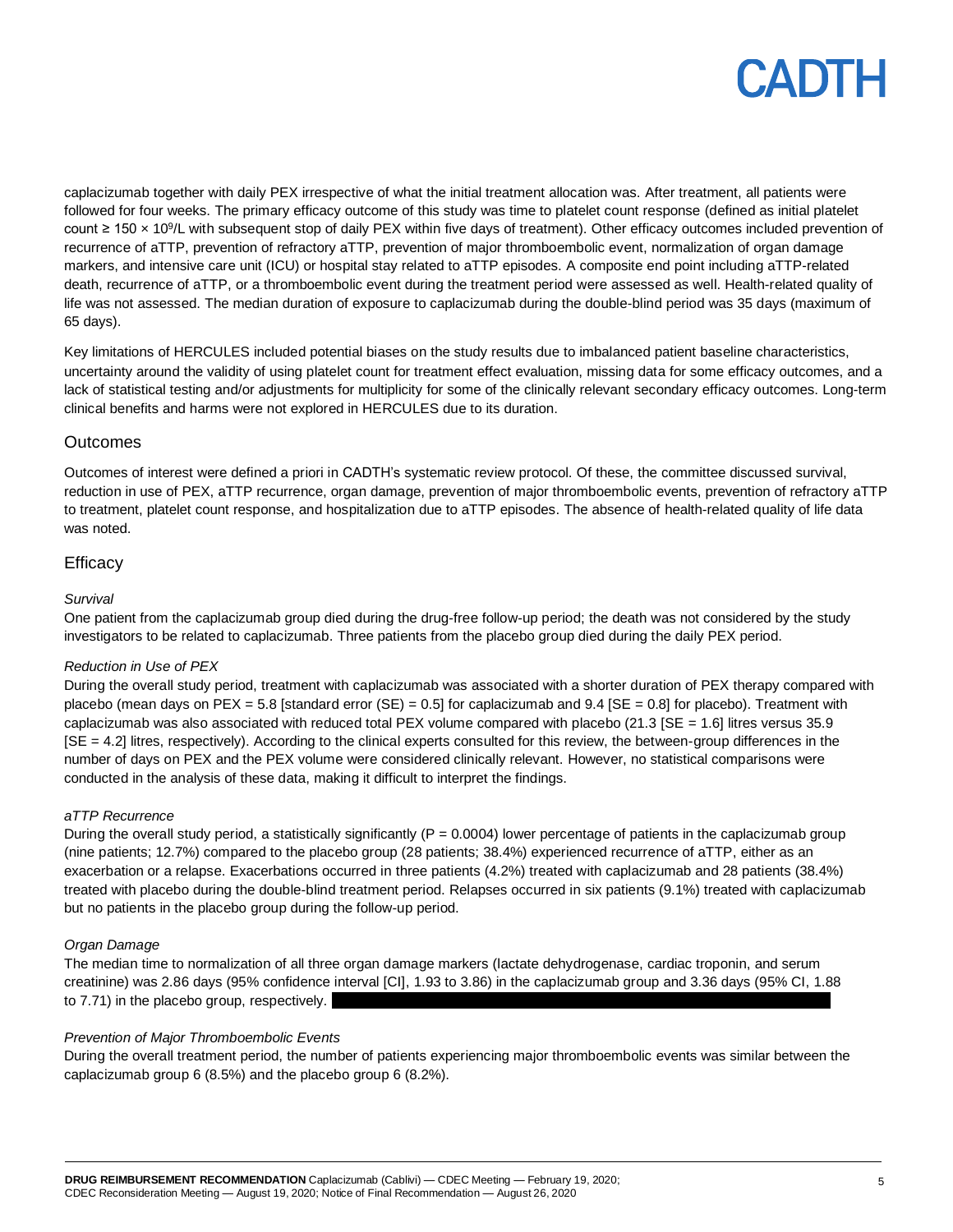# CADTH

#### *Prevention of Refractory aTTP to Treatment*

During the double-blind treatment period, no patients in the caplacizumab group and three patients (4.2%) in the placebo group were considered to have refractory aTTP. The between-group difference in refractory aTTP was not statistically significant.

#### *Platelet Count Response*

A statistically significantly shorter time to normalization of platelet count was observed in the caplacizumab group compared to the placebo group (rate ratio for normalization of platelet count [95% CI]: 1.55 [1.09 to 2.19]; P=0.01), with a median time to normalization of 2.69 days in the caplacizumab group versus 2.88 days in the placebo group.

#### *Hospitalization Due to aTTP Episodes*

Mean (SE) number of days in the ICU during the daily PEX period was in the caplacizumab group and in the placebo group. During the overall treatment period, including the four-week follow-up, patients in the caplacizumab and placebo groups spent **and** and **and** , respectively, in the ICU.

Likewise, the mean (SE) duration of hospital stays was shorter in the caplacizumab group during the double-blind period and during the overall study period, including the follow-up) versus the placebo group during the during the double-blind period and during the overall study period, including the follow-up).

No statistical comparisons were reported for the differences in number of days in ICU and hospital.

#### Harms (Safety)

During the overall study period of HERCULES, almost all patients reported adverse events: 97.2% in the caplacizumab group and 97.3% in the placebo group. The most common adverse events reported in the caplacizumab group were epistaxis, headache, gingival bleeding, urticaria, pyrexia, fatigue, nausea, and aTTP episodes. There were fewer serious adverse events with caplacizumab (28 patients; 39.4%) compared with placebo (39 patients; 53.4%) during the overall study period. aTTP episodes were the most commonly reported serious adverse event, and the incidence of aTTP episodes was higher in the placebo group (39.7%) than in the caplacizumab group (12.7%). Five patients (7.0%) treated with caplacizumab and nine patients (12.3%) treated with placebo withdrew from the study or treatment due to adverse events.

Bleeding events, hypersensitivity, and anti-drug antibody development were adverse events prespecified to be of interest for the CADTH review. The frequency of bleeding events was similar between treatment groups, occurring in 49 patients (69%) in the caplacizumab group and 49 patients (67.1%) in the placebo group. Likewise, the frequency of hypersensitivity reactions and development of anti-drug antibodies (caplacizumab =  $2.8\%$ ; placebo =  $1.4\%$ ) were

similar between groups during the overall study period.

#### Other Relevant Evidence

The TITAN study was considered a supportive study of the pivotal HERCULES RCT in the CADTH review of caplacizumab. TITAN was a phase II, multicenter, single-blinded, parallel design, placebo-controlled RCT conducted in adult patients who were symptomatic and experiencing acute episodes of aTTP that required treatment with PEX. Approximately 90% of patients in each group received concomitant corticosteroids. A total of 75 patients were included in the TITAN study; 36 received caplacizumab and 39 received placebo. The primary outcome in the TITAN study was confirmed platelet response. The mean duration of treatment with caplacizumab was approximately 38 days (with a maximum of 77 days).

Patients treated with caplacizumab reached a confirmed platelet response more rapidly than patients treated with placebo (hazard ratio of 2.20; 95% CI, 1.28 to 3.78;  $P = 0.005$ ).

In terms of safety, almost every patient experienced at least one adverse event, and more than half of all patients experienced at least one serious adverse event. The most common adverse event was aTTP. Serious reports of aTTP and bleeding events were more common among patients treated with caplacizumab compared to placebo.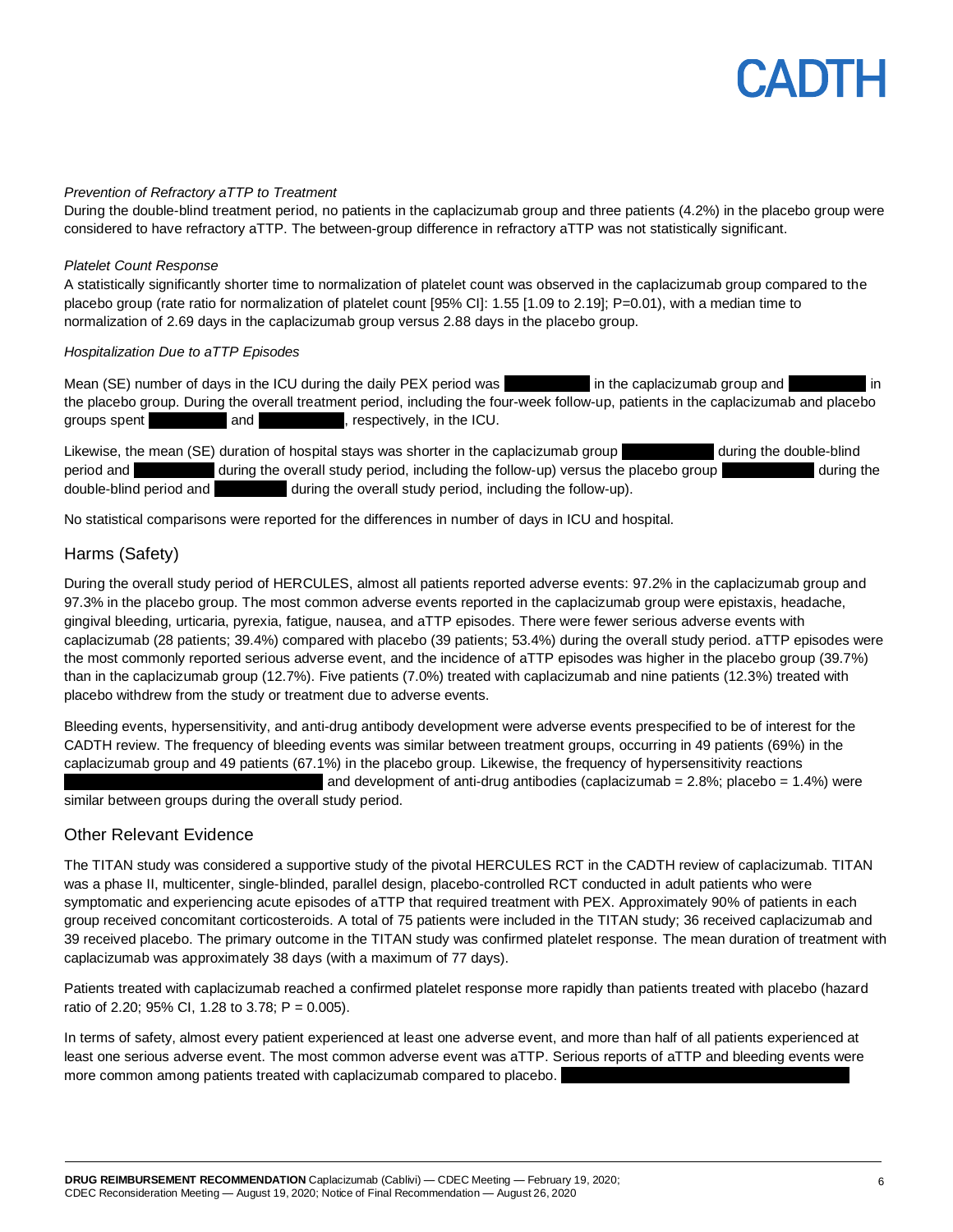# **CADTH**

, respectively, and bleeding events were reported by 54.3% and 37.8% of treated

patients, respectively.

Although TITAN suggested that caplacizumab is more efficacious than placebo in patients receiving PEX and corticosteroids, the interpretation of the results is limited by concerns with the internal validity. More specifically, in terms of the single-blinded study design, the primary efficacy outcome, and lack of adjustment for multiplicity of statistical testing. As well, the generalizability of the results to the Canadian context may be limited given the lack of study sites in Canada, that not all patients received corticosteroids, and that the demographics of the study may not reflect the diversity of the patient population with aTTP in Canada.

### Cost and Cost-Effectiveness

The submitted price of caplacizumab is \$6,200 per 11 mg dose. Assuming 37.2 days of therapy (i.e., the mean exposure to caplacizumab for patients in the active treatment group of the HERCULES trial; the reported maximum was 65 days), the cost of caplacizumab for an aTTP episode is \$236,840 per patient (maximum = \$409,200).

The sponsor submitted a cost-utility analysis comparing caplacizumab in addition to standard of care to standard of care alone in adult patients with aTTP from the perspective of a Canadian public health care payer. Standard of care consisted of PEX; a corticosteroid regimen of three days of IV prednisolone followed by oral prednisone for the duration of daily PEX and for a week afterward; and the option of other immunosuppressant therapies, such as rituximab. The analysis was conducted over a lifetime time horizon (60 years) with cycle length defined as three months. Patients entered the model in an acute aTTP state and, during the first cycle, patients could experience events with long-term consequences, such as a myocardial infarction (MI), stroke, or death. Patients could also experience other adverse events, such as a PEX complication, and be at risk of exacerbation within this first cycle, defined as a platelet count drop after initial normalization requiring the re-initiation of daily PEX within 30 days of stopping it. Relative risks of these events in the caplacizumab group were derived from the HERCULES trial, while the underlying probability of each event occurring in the standard of care group was derived from a variety of sources. Following the first cycle, patients who remained alive transitioned to the remission phase in either a chronic MI or chronic stroke health state if they had MI or stroke, respectively, or to a no neurologic or cardiac condition health state. As the analysis only modelled a single aTTP event, patients then stayed in their respective remission states until death. These health states were associated with different costs, utilities, and mortality risks with patients in the "no neurologic or cardiac condition" remission health state having mortality rates and utility scores consistent with the general population. Patients were assigned a disutility for an acute aTTP episode and an acute and chronic utility multiplier for MI or stroke events. Costs included hospitalization in the ICU and general ward, acquisition and administration of PEX, acquisition of caplacizumab and other pharmacotherapies (i.e., prednisolone, prednisone, and rituximab), laboratory testing, and specialist visits.

CADTH identified a number of limitations in the model submitted by the sponsor:

- The sponsor considered only a single episode of aTTP in its analysis, which is inconsistent with many patients' lifetime experiences with aTTP recurrences.
- Not all deaths within the HERCULES trial for caplacizumab were accounted for in the economic model. The approach to model mortality during the acute aTTP episode further inflated the survival benefit of caplacizumab plus standard of care.
- aTTP relapses occurring after 30-days post-PEX in the HERCULES trial were not included in the submitted model, despite occurring within the follow-up time modelled in the first cycle.
- The sponsor assumed the mortality rate of patients in remission was identical to the general population despite long-term observational studies reporting higher mortality. Overall mortality was underestimated.
- The health utility score of patients in remission without stroke or MI was likely overestimated and may not be generalizable to the Canadian setting.
- Uncertainty associated with the relative risk of death, MI, and stroke during the aTTP episode was underestimated as an arbitrary coefficient of variation was assumed.

CADTH attempted to address most of these issues. The CADTH base-case analysis incorporated all deaths and recurrences in the caplacizumab group of the HERCULES trial to re-estimate relative risks; increased mortality rate for patients in remission based on the rates reported in an observational study; incorporated more recent Canadian utility scores and further incorporated a utility